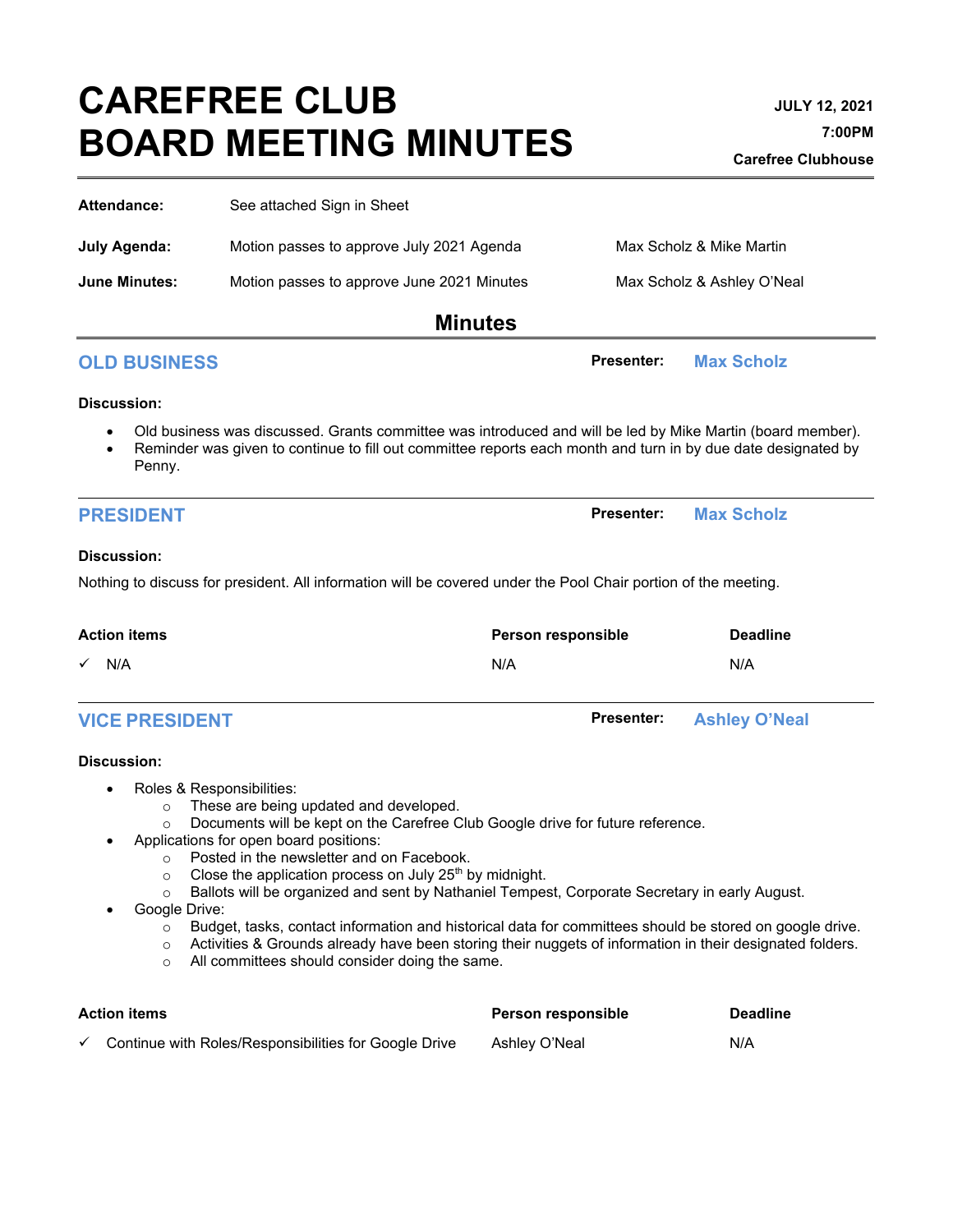# **CORPORATE SECRETARY**

#### **Discussion:**

- Application process for new member approval:
	-
	- $\circ$  Application form passed around for the board members (in person) to review.<br>  $\circ$  Completed application will replace board voting on the joining of new member  $\circ$  Completed application will replace board voting on the joining of new members in the future.<br>  $\circ$  Application will be signed by corporate secretary & notarized to make it official.
	- Application will be signed by corporate secretary & notarized to make it official.
	- Roll call vote was administered to pass this application process.

| addition to possibly doing payroll instead of Accu-Pay.<br>CPA will not be doing taxes. That will remain as usual.<br>$\bullet$<br><b>Action items</b><br>N/A                                                                                                                                                            | Person responsible<br>N/A | <b>Deadline</b><br>N/A |
|--------------------------------------------------------------------------------------------------------------------------------------------------------------------------------------------------------------------------------------------------------------------------------------------------------------------------|---------------------------|------------------------|
|                                                                                                                                                                                                                                                                                                                          |                           |                        |
|                                                                                                                                                                                                                                                                                                                          |                           |                        |
| Christy was on vacation for the July board meeting. Max presented and answered questions on her behalf.<br>٠<br>KMC will be leaving us in October. Max is currently on a CPA hunt.<br>$\bullet$<br>Max met with one CPA last week and discussions with him about all the tasks KMC is currently handling in<br>$\bullet$ |                           |                        |
| Discussion:                                                                                                                                                                                                                                                                                                              |                           |                        |
| <b>TREASURER</b>                                                                                                                                                                                                                                                                                                         | <b>Presenter:</b>         | <b>Max Scholz</b>      |
| Start prepping for Ballot's for August Open election                                                                                                                                                                                                                                                                     | N. Tempest                | August meeting         |
| <b>Action items</b>                                                                                                                                                                                                                                                                                                      | Person responsible        | <b>Deadline</b>        |
| <b>VOTE:</b> Application process vote passes to approve new member application.                                                                                                                                                                                                                                          | $(8)$ yes $(1)$ No        |                        |
| Other updates from Corp. Secretary:<br>11 unpaid lot<br>$\circ$<br>(2) new pending memberships<br>$\Omega$                                                                                                                                                                                                               |                           |                        |
|                                                                                                                                                                                                                                                                                                                          | (8) yes (1) No            |                        |
| Application Process: vote passes to approve new member application.                                                                                                                                                                                                                                                      |                           |                        |

#### **Discussion:**

- Ground's budget:
	- $\circ$  Ashley to resend link to Grounds committee folder on google drive to Jacqueline.<br>  $\circ$  Only one mowing/lawn maintenance invoice has been submitted for this vear.
	- $\circ$  Only one mowing/lawn maintenance invoice has been submitted for this year.<br> $\circ$  Budget is up to date and accurate on google drive spreadsheet.
	- Budget is up to date and accurate on google drive spreadsheet.
- Tennis, Basketball & Pickleball Courts:
	- $\circ$  While Jacqueline was on vacation, Ashley met with a contractor regarding the renovation of the tennis, basketball and pickleball courts. Still waiting on a formalize quote. Verbal quote was \$50k-\$60. This included building up the courts as a curb, filling in with rock and relaying the courts, repainting, removal and put back of the fence, etc. Formal quote to follow.
	- $\circ$  Ashley suggested making all court (4 in total) the same and start hosting tournaments to raise money like swim team. Making this court semi-public with events will give us a better position when applying for grants to repair and replace our courts. Will continue to discuss as we know more.
- Trash Cans:
	- $\circ$  Someone put concrete from the creek in the trash cans which made it very difficult to move. The board & people attending the meeting were asked not to do this.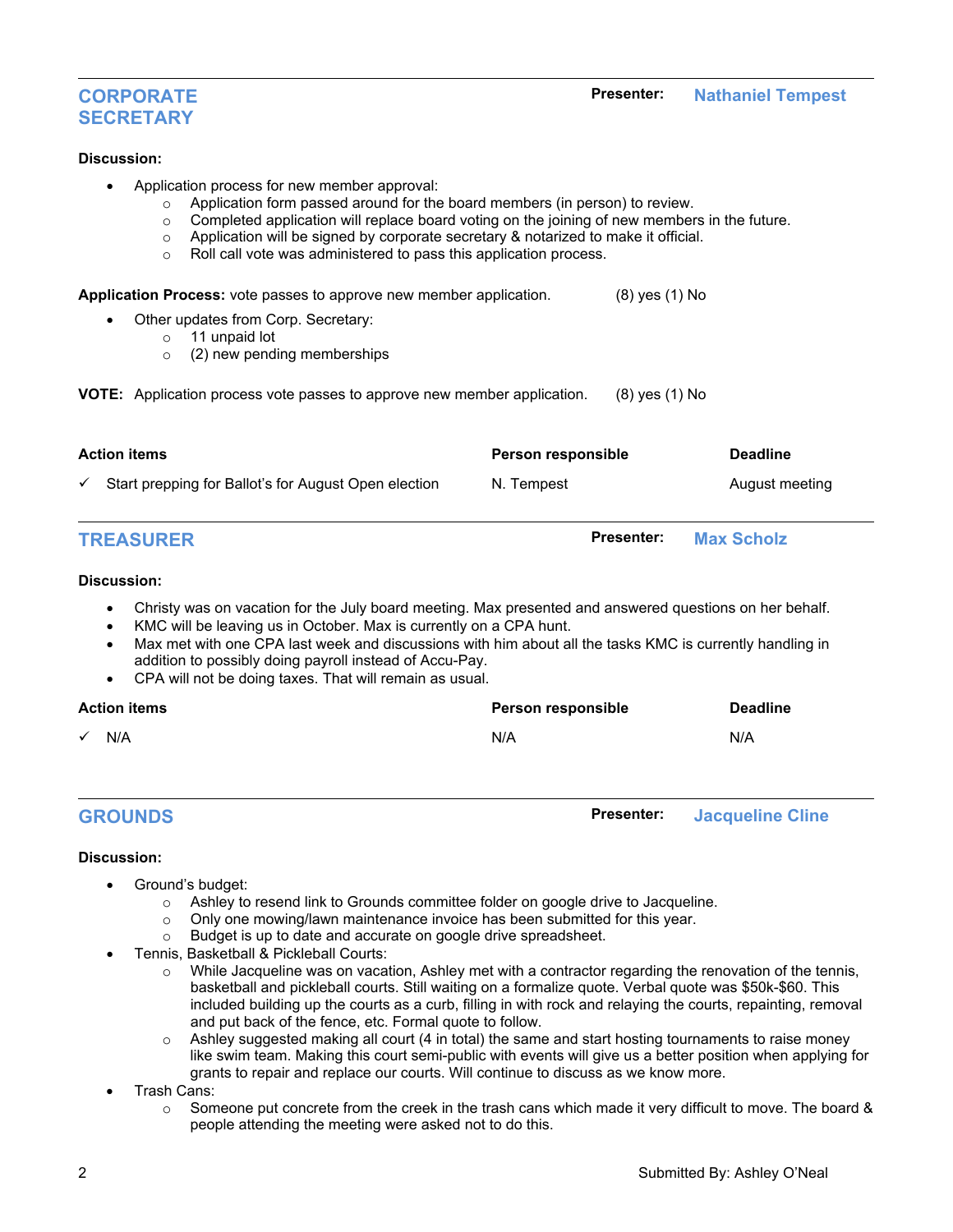- Creek Cleanup:
	- $\circ$  This needs to be cleaned up. IDEM is not happy with this.
	- $\circ$  Need to have someone come out to quote the cleanup.<br> $\circ$  Concrete dumped into the creek is causing erosion and
	- Concrete dumped into the creek is causing erosion and issues with the properties on Clubhouse Court.
- Robert suggested that Jacqueline not come to the board with all these questions. All concern should be addressed with a committee. It was pointed out that Jacqueline is working on establishing a committee. Robert was reminded that this is Jacqueline's first board position, and she was thrown into it. Board meetings are a place for discussion as well as updates.
- Jacqueline requested 2019-2020 painting costs and repairs from 2019-2020 for the grounds. Jacqueline would like to store that information in her google drive folder for future reference. Max to request this information from KMC.
- Jacqueline requested that she be able to always keep the trash bags for the grounds with her. Going through multiple locked gates is inconvenient.
- The playground bubble should arrive any day. Max to arrange pickup with Jacqueline. Jacqueline to get help from community on installing bubble. Wood that is currently in its place can be thrown out.

| <b>Action items</b> |                                                     | Person responsible | <b>Deadline</b> |
|---------------------|-----------------------------------------------------|--------------------|-----------------|
| $\checkmark$        | Meet with contractor to clean up creek              | J. Cline           | N/A             |
| $\checkmark$        | Send Grounds committee google link                  | Ashley O'Neal      | ASAP            |
| $\checkmark$        | Get with KMC regarding 2019-2020 repairs to grounds | M. Scholz          | ASAP            |
| $\checkmark$        | Playground bubble installation                      | J. Cline           | N/A             |

### **ACTIVITIES Presenter: Ashley O'Neal**

#### **Discussion:**

- Ashley shared upcoming events with the board (see activities committee report for details).
- Waggoner concert is scheduled for Friday Sept. 24<sup>th</sup>
	- $\circ$  Ashley working on booking a band, Emily getting food trucks.<br>  $\circ$  Parking lot of the clubbouse. Clubbouse is reserved for the ev
	- $\circ$  Parking lot of the clubhouse. Clubhouse is reserved for the event.<br>  $\circ$  Waggoners are paving for the band and flying in for the event.
	- Waggoners are paying for the band and flying in for the event.
- Meet & Greet:
	- $\circ$  July 29<sup>th</sup> at 7PM at the clubhouse
	- $\circ$  Board members are encouraged to attend.<br> $\circ$  Welcome bags are now welcome folders, a
	- Welcome bags are now welcome folders, and the contents of the folders were shared with the activities committee report.
- Adult Swim July 2021 went great. People had a great time and looking forward to an even bigger turnout for August. Still working to secure live music for august.

| <b>Action items</b> | Person responsible | <b>Deadline</b>    |
|---------------------|--------------------|--------------------|
| $\checkmark$<br>N/A | N/A                | N/A                |
| <b>WEBSITE</b>      | <b>Presenter:</b>  | <b>Erich Bauer</b> |

### **Discussion:**

- Payroll is working well after bugs were sorted out.
- Couple of the guards were short on pay. Max & Erich to work out.
- Pool chair, swim team and pool manager work together to make sure everyone is paid and on time.
- Robert asked if voting/polling would be an option. Is there a way to ensure only one member of the household votes? Erich determined it would be tricky and gave suggestions and will review a bit further to see if it's feasible.

### **Action items Person responsible Deadline**

 $\checkmark$  Review voting/polling on the website for future use  $\qquad$  Erich Bauer  $\qquad$  And  $\qquad$  August meeting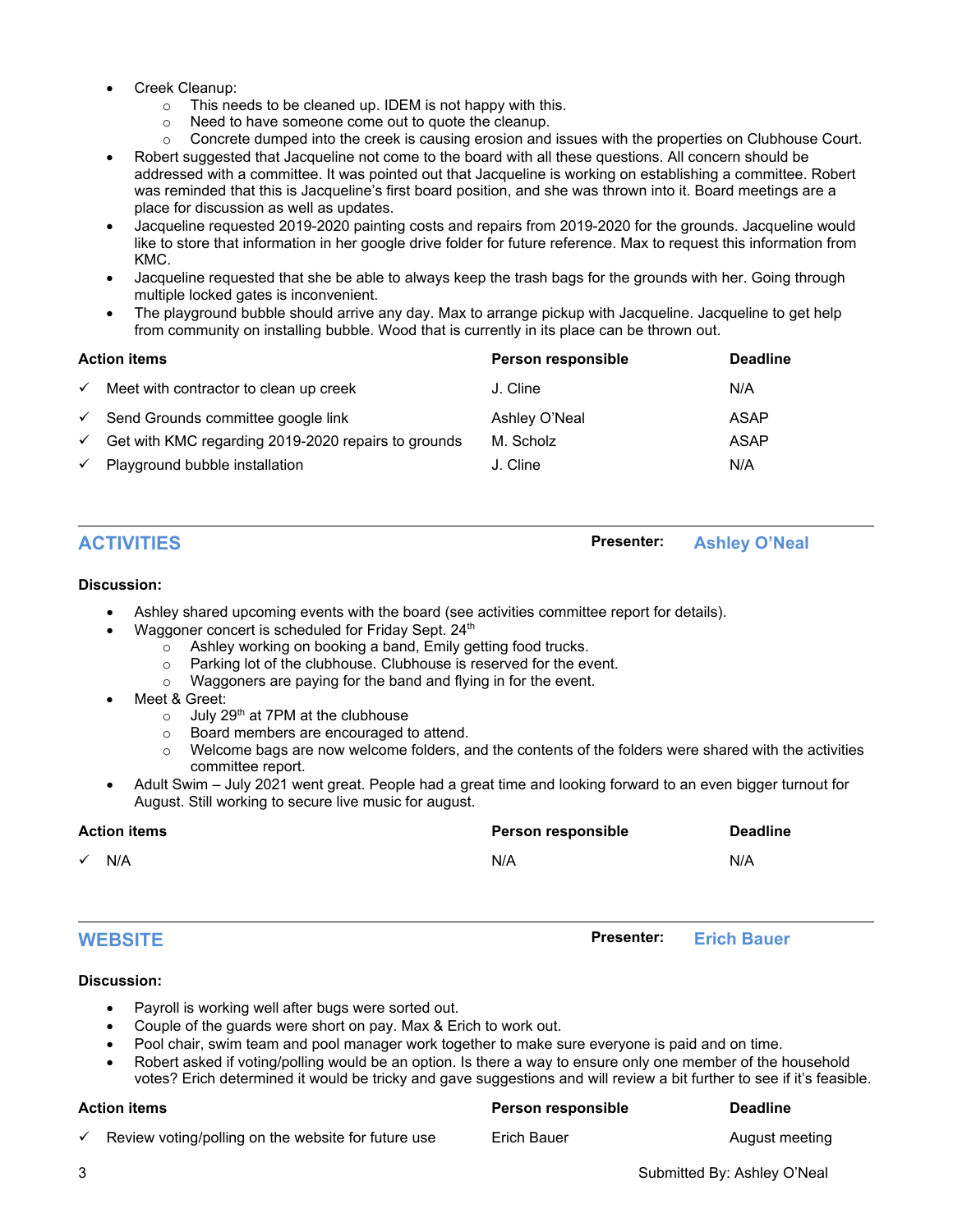#### **Discussion:**

- After hours pool rental with people outside membership:
	- o Comments included:
		- Not worth the hassle
		- Will not generate enough income.
		- This is a private club, and they want it to remain that way.
		- Concern regarding not being available for rentals by membership if already taken by an outsider.
		- **People are also concerned about liability.**
		- People take pride and ownership in their own property. People with no interest don't care.
		- Respect for Carefree property is a concern.
		- One board member would rather raise dues than outsource our amenities.
		- Dan Black shared the poll that was posted on Facebook: (81) no, (7) yes, (1) no preference.
		- Roll call vote of the carefree board was taken to open pool rental to public.

**VOTE:** Roll call vote to approve outside rental is declined. (1) (1) yes (10) No

• Flat rate fees for pool rentals:

- $\circ$  Max gave updates that the pool rental fees are updated and on the website.<br>  $\circ$  Old method was confusing.
- $\circ$  Old method was confusing.<br>  $\circ$  New flat rental rates include
	- New flat rental rates include:
		- \$150 from 8P-9P
		- **5200 from 8P-10P**
		- **\$250 from 8P-11P**

| <b>Action items</b> | Person responsible | <b>Deadline</b> |
|---------------------|--------------------|-----------------|
| $\checkmark$ N/A    | N/A                | N/A             |

### **SWIM TEAM Presenter: Erich Bauer**

### **Discussion:**

- Swim team had a great season. Only one rained out meet.
- Last home swim meet was jam packed. Great turnout.
- Last swim meet was this past Saturday, and the banquet was this past Sunday.

|                     | <b>Action items</b> | Person responsible | <b>Deadline</b> |
|---------------------|---------------------|--------------------|-----------------|
| N/A<br>$\checkmark$ |                     | N/A                | N/A             |
|                     |                     |                    |                 |

# **CLUBHOUSE Presenter: Steve Wisdom**

#### **Discussion:**

- \$1,280 in rentals. This is a busy week with rentals for the clubhouse. Wednesday is only open day.
	- Clubhouse had major expenses this month.
		- o Drywall repair \$250<br>○ Carter's My Plumbe
		- Carter's My Plumber \$440 + they unclogged the shower in the women's restroom by the pool.
		- o Large trash bags and cleaner

| <b>Action items</b> | <b>Person responsible</b> | <b>Deadline</b> |
|---------------------|---------------------------|-----------------|
| $\sqrt{N/A}$        | N/A                       | N/A             |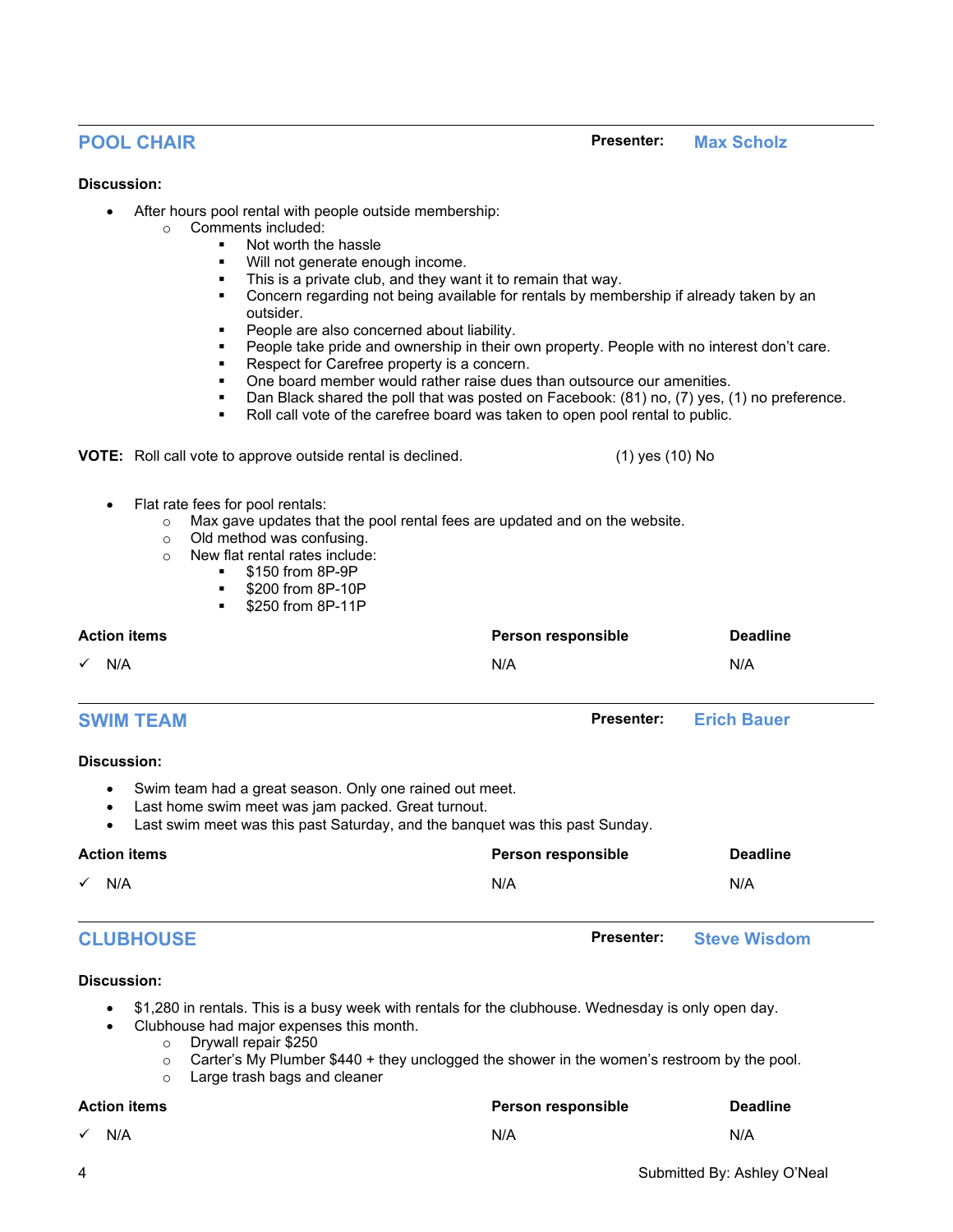#### **NEWSLETTER Presenter: Ashley O'Neal**

#### **Discussion:**

- Newsletter was sent early July.
- 120 hours spent on the newsletter this quarter.
- If Ashley remains newsletter chair, she would like more uniform headshots of the board members to use for the newsletter, website, welcome folders, etc.
- List of members without email addresses is to long to print and mail the newsletter. Ashley decided she was not willing to do this. Robert made a comment that is how it has always been done and it seemed unfair to not give those members a copy. Ashley suggested Robert take that task and roll with it. Ellen suggested we contact whoever is doing title work to make sure to obtain email addresses at closing.

| Action items |                                                                                               | <b>Person responsible</b> | <b>Deadline</b> |
|--------------|-----------------------------------------------------------------------------------------------|---------------------------|-----------------|
|              | Talk to people who submit closing paperwork about<br>collecting email addresses for the club. | Nathaniel Tempest         | N/A             |

## **GRANTS Presenter: Mike Martin**

#### **Discussion:**

- Committee currently consists of Mike and Ashley.
- Working together to research grant options and hopes to have some sort of plan for next meeting. (at least dates for submissions)
- Various ways of funding and grants to sift through.
- Currently working on ADA compliant grants. Ashley hoping to include some tennis court grants options as well.
- Mike reached out to the member who asked for chair lift for the pool during town hall several times with no luck.
- Mike mentioned if anyone was interested in helping out to please contact him.

#### **Action items Person responsible Deadline**

**Grants Research Ashley & Mike August meeting Ashley & Mike** August meeting

# *OTHER COMMENTS*

### **ROBERT OVERTON (BOARD MEMBER)**

- Robert raised concern regarding dues, KMC letter, the convenience fee (\$9.95) with paying dues online and picking up pool passes.
	- o Max will look at credit card fee and see what other options are available.
	- $\circ$  Comment was made that we cannot get around a convenience fee without the club absorbing it.
	- QR or key fobs were mentioned as alternate for pool passes in the future and after next year mailings/pickup of passes will be a thing of the past.

### **MEMBER STATEMENTS**

- Ankney & Hock Families addressed concern over the "psychological abuse" of the lifeguarding staff.
	- $\circ$  Red Ball/Visual Awareness Test (VAT) was mentioned and the "bucketing."<br> $\circ$  Guards who fail the VAT are instructed to guard a mop bucket, in public for
	- $\circ$  Guards who fail the VAT are instructed to guard a mop bucket, in public for their 40 min shift.<br> $\circ$  In result of this action. (2) quards are no longer emploved. One quit and one wad let go when
	- In result of this action, (2) guards are no longer employed. One quit and one wad let go when the father addressed the issue.
- Member who addressed the board had printed documents and Hock Family brought email conversation and the Ankney Family brought a typed response and when asked, decided to withhold that document from the meeting (at this time).
	- $\circ$  In response to these accusations, a "investigation team" was assembled and this was tabled and will be updated in the August board meeting.